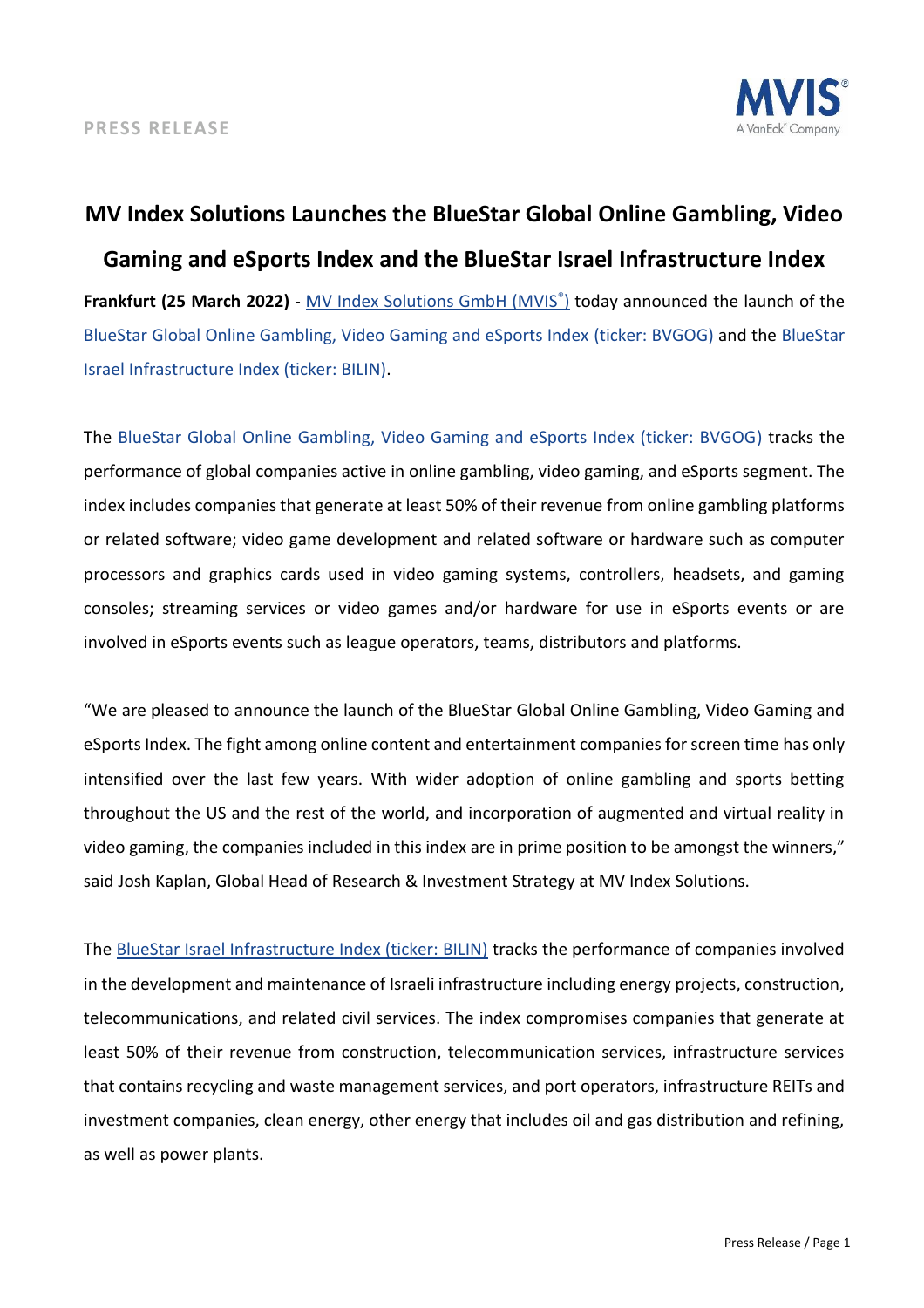"The Israeli economy has remained one of the strongest and most resilient of developed markets for more than a decade. Israel has a young and growing population with a relatively high level of immigrants arriving each year. Furthermore foreign direct investment by international companies setting up shop or expanding operations in Israel continues to increase. Both the public and private sector in Israel have the incentive and wherewithal to invest in Israel's national infrastructure to support this growth," Mr. Kaplan added.

The [BlueStar Global Online Gambling, Video Gaming and eSports Index \(ticker: BVGOG\)](https://mvis-indices.com/indices/sector/BlueStar-Global-Online-Gambling-Video-Gaming-and-eSports?utm_source=mvis&utm_medium=pressrelease&utm_campaign=announcement) and th[e](https://mvis-indices.com/indices/sector/BlueStar-Israel-Infrastructure?utm_source=mvis&utm_medium=pressrelease&utm_campaign=announcement) [BlueStar Israel Infrastructure Index \(ticker: BILIN\)](https://mvis-indices.com/indices/sector/BlueStar-Israel-Infrastructure?utm_source=mvis&utm_medium=pressrelease&utm_campaign=announcement) are weighted by free float market capitalisation and are calculated in USD as price indices, total return net indices and total return gross indices. Th[e](https://mvis-indices.com/indices/sector/BlueStar-Global-Online-Gambling-Video-Gaming-and-eSports?utm_source=mvis&utm_medium=pressrelease&utm_campaign=announcement) [BlueStar Global Online Gambling, Video Gaming and eSports Index \(ticker: BVGOG\)](https://mvis-indices.com/indices/sector/BlueStar-Global-Online-Gambling-Video-Gaming-and-eSports?utm_source=mvis&utm_medium=pressrelease&utm_campaign=announcement) is reviewed on a quarterly basis. The [BlueStar Israel Infrastructure Index \(ticker: BILIN\)](https://mvis-indices.com/indices/sector/BlueStar-Israel-Infrastructure?utm_source=mvis&utm_medium=pressrelease&utm_campaign=announcement) is reviewed on a semi-annual basis. Detailed information about the index, including methodology details and index data, is available on the [MV Index Solutions website.](https://www.mvis-indices.com/?utm_source=mvis&utm_medium=pressrelease&utm_campaign=announcement)

**Key Index Features**  [BlueStar Global Online Gambling, Video Gaming and eSports Index \(ticker: BVGOG\)](https://mvis-indices.com/indices/sector/BlueStar-Global-Online-Gambling-Video-Gaming-and-eSports?utm_source=mvis&utm_medium=pressrelease&utm_campaign=announcement) Number of Components: 50 Base Date: 31 December 2020 Base Value: 100

**Key Index Features**  [BlueStar Israel Infrastructure Index \(ticker: BILIN\)](https://mvis-indices.com/indices/sector/BlueStar-Israel-Infrastructure?utm_source=mvis&utm_medium=pressrelease&utm_campaign=announcement) Number of Components: 29 Base Date: 31 December 2017 Base Value: 100

**END**

**Media Contact** Eunjeong Kang, MV Index Solutions +49 (0) 69 4056 695 38 [media-enquiries@mvis-indices.com](mailto:media-enquiries@mvis-indices.com)